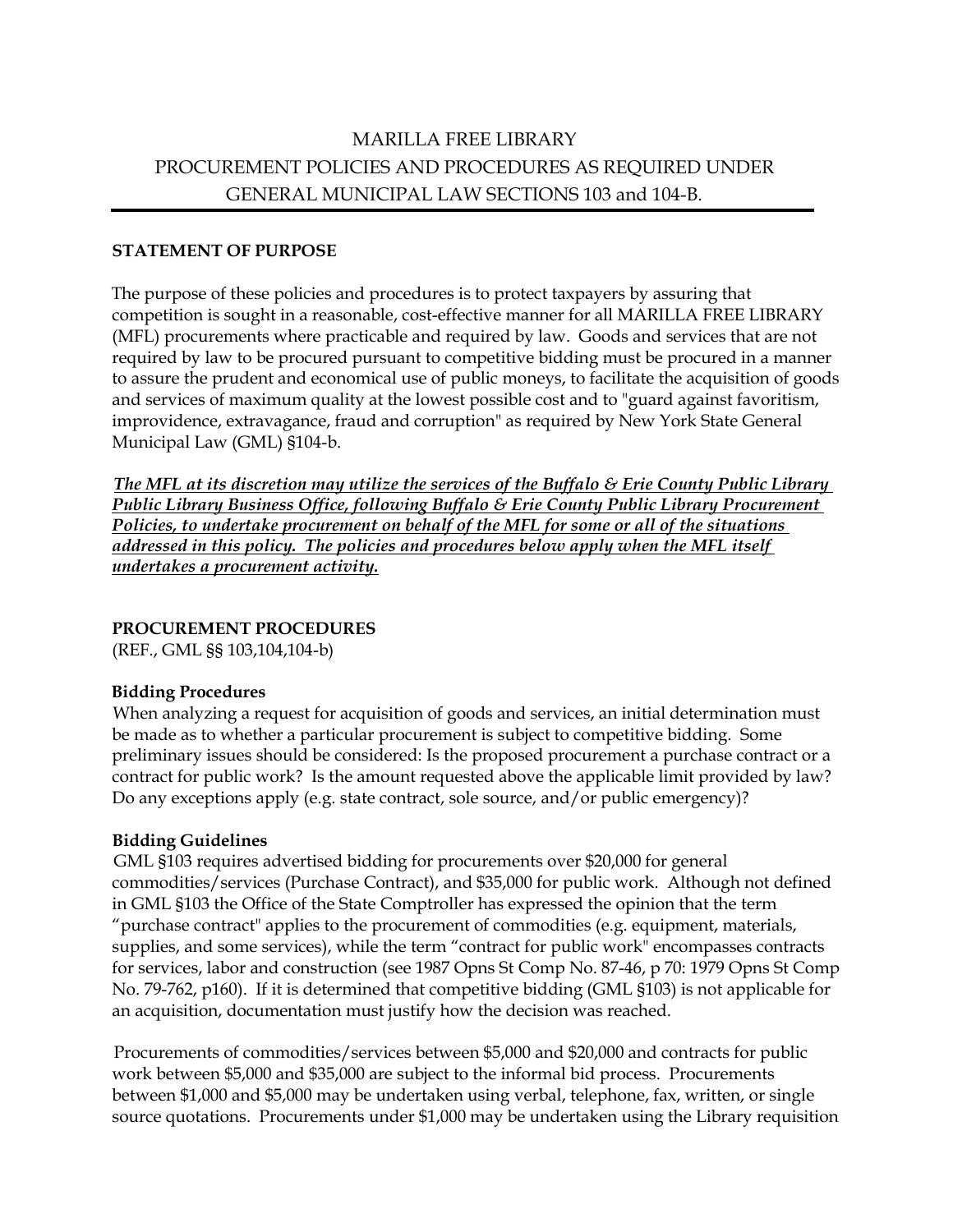for equipment and non-stock items process.

Consideration must be given to acquisitions made of the same or similar items over the course of the fiscal year where the aggregate value may exceed the competitive bidding threshold. Orders that may exceed \$5,000 over the course of the year must follow the informal bid process unless those purchases are made off current available County, State, Federal or other Municipal contracts or for other reasons bidding is not practical. Multiple purchase orders to one vendor will be allowed if that vendor has an existing Contract with the MFL/covering said purchases. All others need to comply with the applicable procedures herewith.

#### **Formal Competitive Bid Process**

On purchases of \$20,000 and greater for commodities/services, and contracts for public work greater than \$35,000, the formal sealed bid process must be used. Bid specifications are prepared by the requesting unit and the MFL Manager. Each formal bid is advertised in a newspaper with a circulation of 50,000 or greater covering the MFL's chartered service area. In addition, all formal bids are advertised on the Internet and can be downloaded by interested parties and prospective bidders accordingly.

In determining the necessity for competitive bidding, the aggregate amount to be expended in a fiscal year for an item or commodity to be purchased, or for the same type or similar public work, must be considered. It is established that the purpose of the bidding statutes may not be frustrated or avoided by artificially splitting or breaking up contracts into lesser agreements, or entering into a series of agreements, for sums below the bidding limitations. As a general rule, items or work of the same or similar nature which are customarily provided by the same vendor or contractor should be treated as a single item for the purposes of determining whether the dollar threshold will be exceeded (see, e.g.,1992 Opns St Comp No. 92-46, p115).

#### **Informal Bidding Process**

Purchases of commodities and/or services between \$5,000 and \$20,000 and contracts for public work between \$5,000 and \$35,000 will be procured by the MFL's Manager using bids first obtained from three sources where practical. Deviations from this policy must be approved by the Manager in writing, which shall become part of the purchase documentation. Purchase requisitions and/or inquiry bid files or items within this threshold will include a notation indicating the names of at least three vendors who were contacted, the name of the individuals quoting for the firm, the date contacted, and the prices quoted by the vendors. A contract award will be to the lowest responsible bidder. Informal bids may be sealed (written), facsimile (fax), or telephone quotes at the Manager's discretion. Any exceptions to this process must be documented pursuant to the *Responsibilities/Exceptions* section of this policy.

#### **Special Purchase Situations**

In other instances where it is determined competitive bidding is not required, such as emergencies, sole source procurements, or professional services, written justification must be attached to the file. The following is a description of procedures for making these types of procurements.

Sole Source (No-Bid) Contracts: When circumstances are presented to the Manager, which serves the public interest indicating valid reasons that a request can be met by only one qualified vendor, the Manager may waive the bidding requirement. Goods and services, which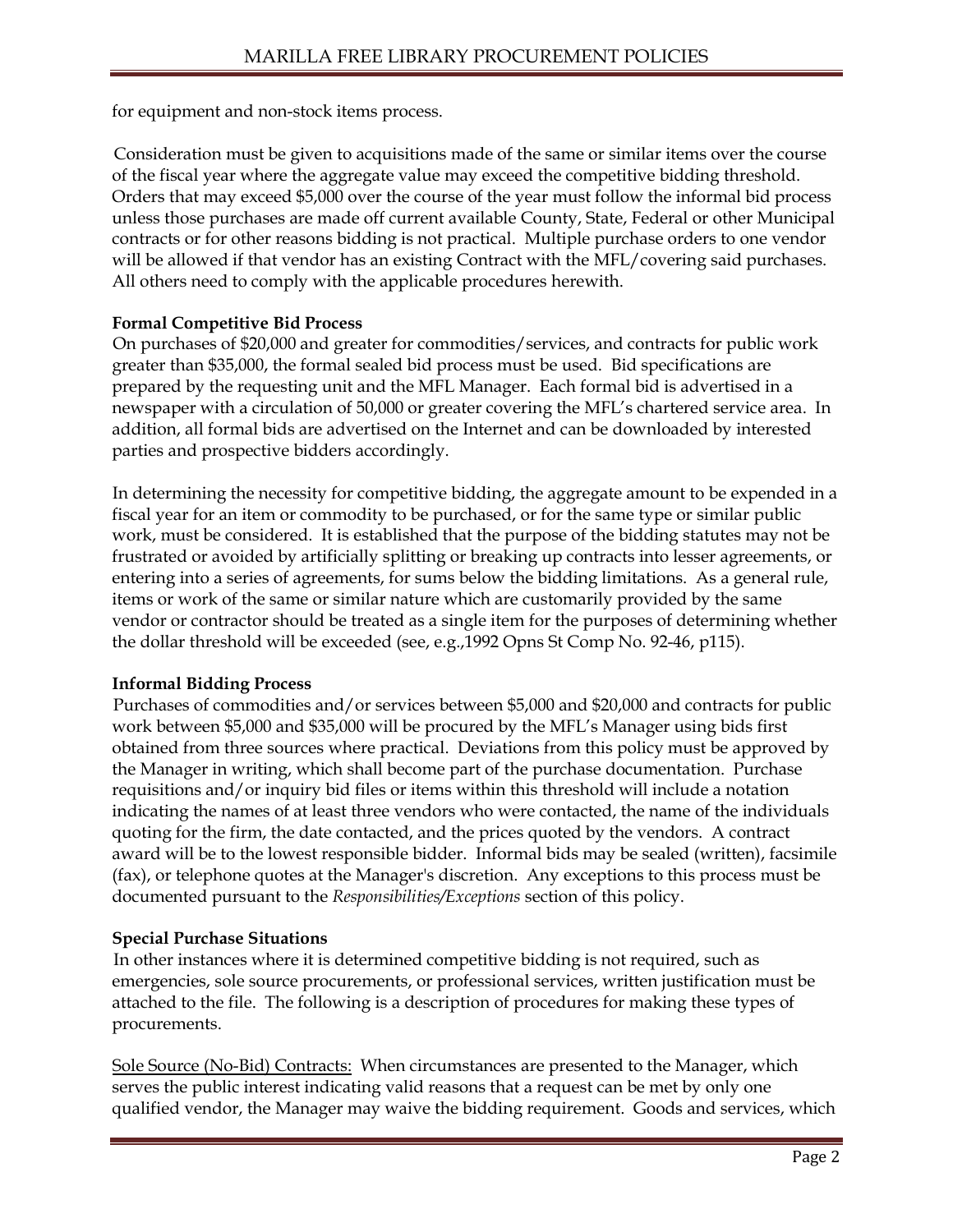may be procured from only one source, are defined as "sole source" items. It is important to note that there must be a single supplier of the item or service and there are no substantial equivalents. Sole source situations generally exist when an item is manufactured by only one firm, and a vendor has the exclusive franchise or distributorship for an item.

To initiate a sole source purchase, Manager's staff must be confident that conditions exist in the marketplace such that the requested goods or services are available from only one supplier and no substantial equivalents exist. In making these determinations, the Manager will document the unique benefits to the MFL of the item or service as compared to other products available in the marketplace. (See, gen.,1988 Opns St Camp No. 88-35, p 65)

Even though there is only one source of supply, the Manager's staff must still obtain a quotation for the vendor. Upon receipt of the properly executed quotation (written, fax, e-mail), the staff will then proceed to write the purchase order.

Since market conditions change over the years, a previously substantiated sole source may find new entrants to a formerly monopolized market. All sole sources should be verified. It can be a situation where the staff knows the marketplace has changed or it simply may be the need to verify the marketplace has not changed. It is understood that the mere likelihood that only one firm will bid is insufficient to justify sole source procurement. {1983 Opns St. Comp. No 83-124, p156)

Emergencies: GML 103(4), provides that purchases may be made without competitive bidding in the event that a public emergency arises due to an accident or other unforeseen occurrence. Emergencies do not include situations caused by a lack of planning on the part of the MFL unit. While it will be the MFL unit that requests an emergency purchase, the MFL Manager with approval of the MFL's legal counsel will determine if it qualifies as an actual emergency. MFL legal counsel will determine if the statutory criteria are met on a case-by-case basis. If approved, the MFL Manager may issue an emergency declaration.

When circumstances support an emergency procurement, the requesting unit must submit the required written emergency declaration for the MFL Manager or his/her designee. The requesting unit and/or Manager's staff must then locate a source for the required goods or service. The goal must always be to obtain the lowest price from the vendor who can best meet the delivery requirements. If the item is included in a MFL and/or Buffalo & Erie County Public Library or Erie County contract listing, the contract vendor should be contacted first. Once the sources and price have been established, an emergency purchase order will be processed. It should be noted that in the event of a contract for services, the emergency contract will not exist for a term beyond the reasonable limits of the existence of the emergency situation. Similarly, in the case of an emergency involving the acquisition of commodities, the quantity acquired will be no more than needed to address the emergency situation at the time.

The procurement procedure will be the same as a routine informal or formal bid except that advertising and bidding is not required. The purchase order must state "Emergency purchase approved by (Name), MFL Manager." A copy of the MFL Manager's written emergency declaration must be attached to the purchase order.

Professional Services: Professional, technical or consulting services are not the type of services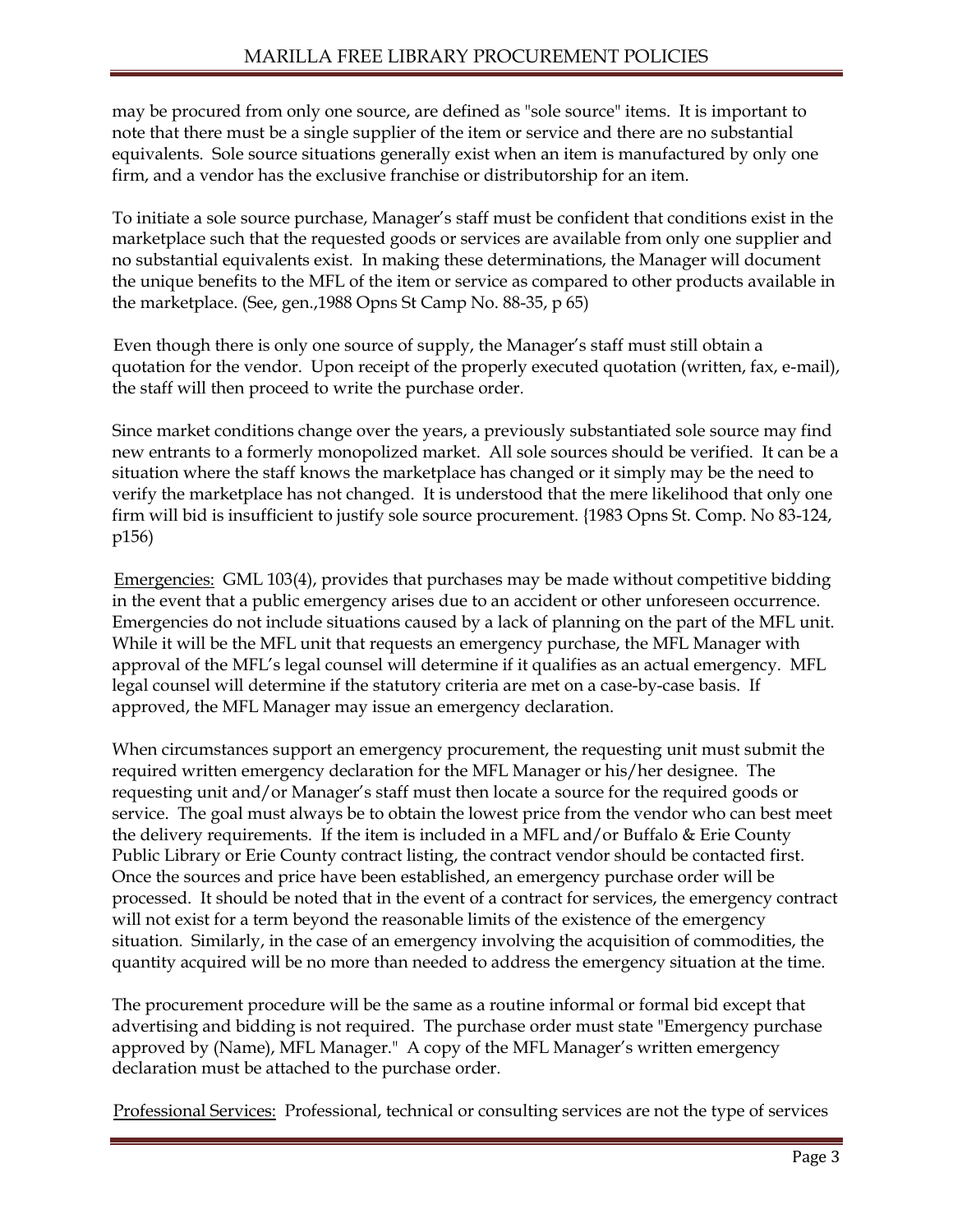which may properly be the subject of competition based solely on the compliance with the objective, uniform standards of the bid specification, pursuant to a bid being awarded to the lowest responsible bidder. The determination of whether the professional service exemption is applicable must be made on a case-by-case basis, examining the particular services needed. Generally professional services include, but are not limited to, the specialized expertise of interpreters, consultants, attorneys, engineers or architects.

Contracts for professional, technical or other consultant services having a value of \$20,000 or more are procured by the use of Requests for Proposals (RFP). The MFL Manager's staff, subject to the review and approval of the Manager, shall advertise the Request for Proposals (RFP), and designate a committee of three to review the proposals and choose a vendor. RFPs are distributed to interested parties and are advertised on the Internet and can be downloaded by interested parties and prospective proposers accordingly. Though not required, the MFL may also advertise in trade publications. The review committee or staff designee will select a vendor from the responses received and create a proposal to submit to the MFL Manager for review and recommendation to the MFL Board of Trustees, which upon review and by Resolution may provide approval to contract.

Contracts for legal counsel and professional, technical or other consultant services related to the MFL legal issues having a value of \$20,000 or more shall be subject to review by the MFL Manager, who may utilize an RFP process or submit written justification for the contract which shall be reviewed by the MFL Board of Trustees, which upon review and by Resolution may provide approval to contract.

Contracts for professional, technical or other consultant services having a value of less than \$20,000 shall be subject to review and approval by the MFL Manager, who may, within the limits of the appropriations provided therefore, contract for said services.

True Lease: Leases for real property shall not be considered a purchase or contract. True lease agreements are neither purchases nor contracts for public works and, thus, are not subject to competitive bidding under GML 103 (Exley v Village of Endicott, 21NY2d 426, 434 NYS2d992). Lease agreements require the MFL Manager's authorization before any procurement activity can begin. Documentation for the leasing versus purchasing decision should be made and should include a cost benefit analysis. Final approval to authorize entering into a lease with an annual value of under \$20,000 shall be by the MFL Manager. Final approval to authorize entering into a lease with an annual value of \$20,000 or more shall be by Resolution adopted by the MFL Board of Trustees. The competitive bidding statutes cannot be circumvented by casting an agreement which is truly a purchase or a contract for public work in terms of a lease.

Insurance: Insurance requirements for vendors are to be reviewed and approved by the MFL's legal counsel on a periodic basis. The purchase of insurance is to be conducted through the MFL Manager or her/his designee in consultation with the MFL's legal counsel.

Second Hand Equipment acquired from other government agencies: The requesting MFL unit must have approval from the appropriate outside government official as well as budgetary approval from the Manager before the purchase of surplus and second hand supplies, material or equipment is initiated. The MFL Manager will verify that the purchase price is fair through market price comparisons via industry publications and other procurement sources.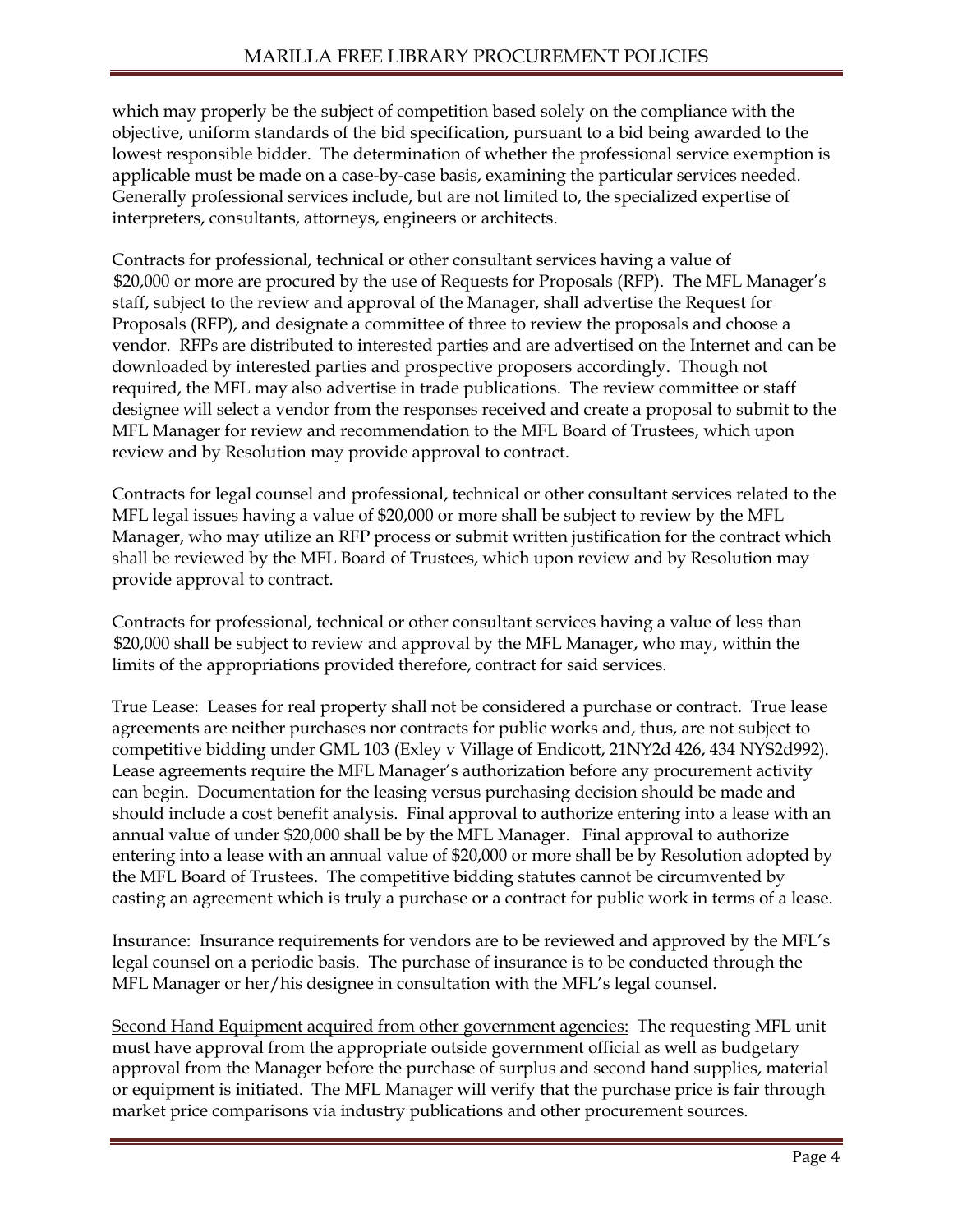Competitive bidding is not required according to GML §103 (6) (21 Opns St comp, 1965, p 615).

## **Single Source Purchases (\$1000 to \$5000)**

For purchases between \$1000 and \$5000, the MFL Manager has the option to award a purchase order to a single source vendor, usually recommended by the requesting unit. It is the Manager's responsibility to ensure that the purchase price is fair through price comparisons from available sources. If there is reason to believe that the price quote is not within an acceptable range for the product or products in question, the Manager may request an informal quote or bid using the Informal Bidding Process.

## **Exempted from GML 103, 104-b**

Procurements from Industries for the Blind or Industries for the Disabled (NYSID – See also State Finance Law, §162), New York State Correctional lndustries (CORCRAFT – See also Correction Law, §§ 184,186), and Federal, State, or Local contracts are exempted from GML 103 competitive bidding and GML 104-b purchasing policies. Although General Municipal Law exempts these types of purchases from the requirements of written or verbal quotations, use of the exemption must be documented with relevant information and/or copies of Federal, State or Local contracts.

Further, procurements utilizing cooperative purchasing agreements created by the National Cooperative Purchasing Alliance, OMNIA Partners, Public Sector (formerly US Communities and the National Intergovernmental Purchasing Alliance), The Cooperative Purchasing Network, Connecticut Consortium Cooperative Purchasing, National Association of State Procurement Officials (NASPO), Sourcewell (formerly National Joint Powers Alliance), PEPPM Technology Bidding and Purchasing Program, and the National Purchasing Partners (NPP) to provide materials, equipment, supplies or services may substitute for the GML 103 competitive bidding and GML 104-b purchasing policies described herein. Requirements of section II.e.3, professional services, may also be waived by use of such cooperative agreements.

## **Responsibilities/Exceptions**

The Manager is the responsible Purchasing Agent for the MFL. The Manager and MFL staff are responsible for following the policies and procedures described herein and all relevant laws as they pertain to competitive bidding. (GML §104-b (2)(f)). If an award is made to a vendor other than the lowest price offered, written documentation stating the basis for such award and a justification that the award is in the best interest of the MFL, must be provided to and retained by the MFL Manager.

## **Updating Policies and Procedures**

The MFL Board of Trustees shall review this policy and procedures at least annually and shall solicit comments from the MFL Manager (GML §104-b (3),(4)).

## **Unintentional Failure to Comply**

The unintentional failure to comply with the provisions of GML 104-b shall not be grounds to void action taken or give rise to a cause of action against the Marilla Free Library or any officer or employee thereof. (GML §104-b (5))